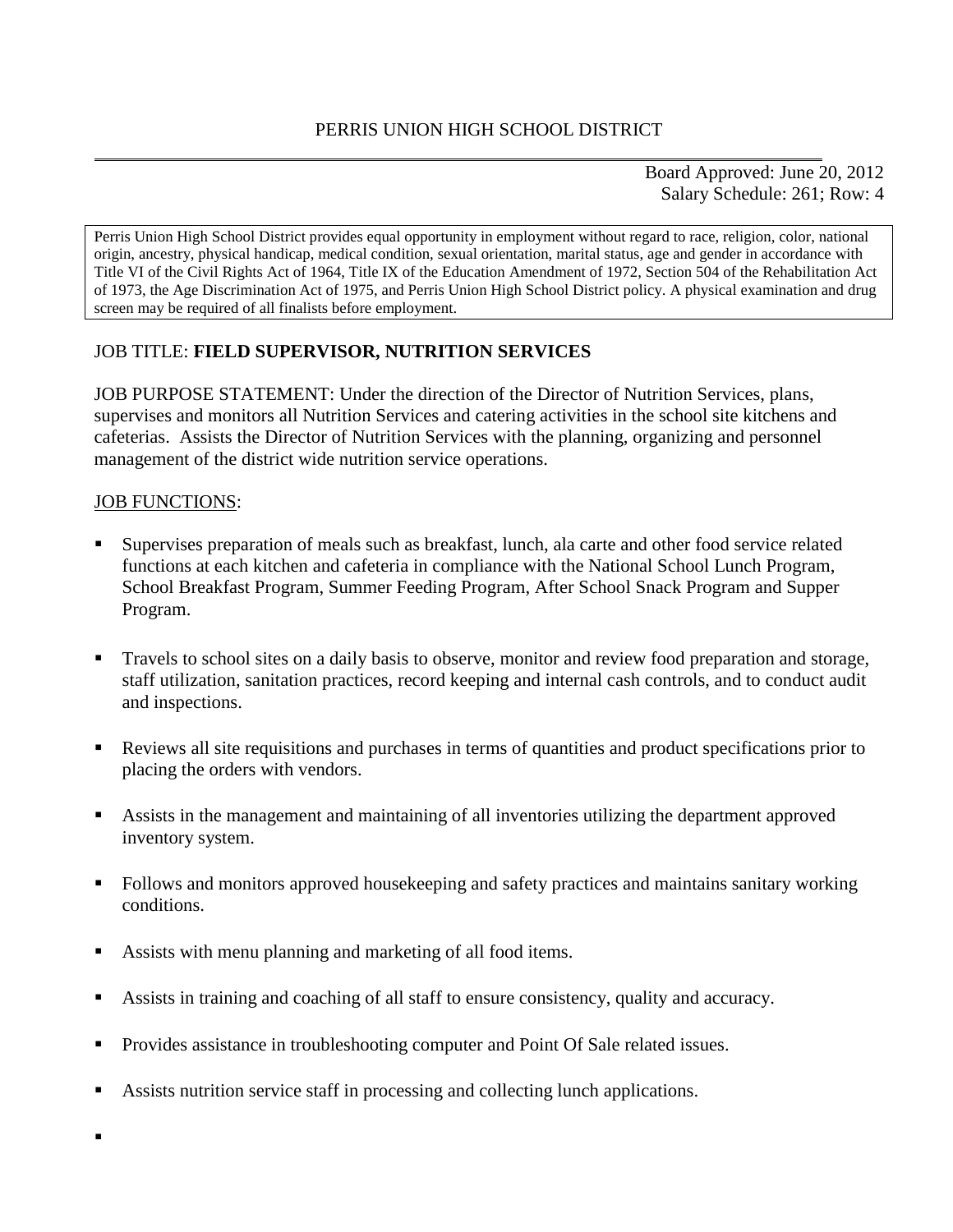#### JOB FUNCTIONS – continued

- Assists nutrition service staff in maintaining accurate production records to determine food usages and accurately forecast future food production to reduce waste.
- Assures compliance with Federal, State and Local health requirements for food preparation, serving and storage of all food and supplies.
- Supervises and assists in the evaluation of all food service staff.
- Assists Director of Nutrition Services in the planning, scheduling and coordinating of special events which use cafeteria facilities.
- Works with school site administration and staff to resolve food related issues.
- Establishes and maintains effective working relationships with staff, students, parents, and community members.
- Other duties as assigned

### KNOWLEDGE AND ABILITIES:

Knowledge of:

- **Principles of cafeteria/kitchen management and supervision.**
- Principles of quantity food production including preparation, transporting and nutrition.
- Principles of cost and portion control and methods of computing food quantities.
- Procedures followed in ordering, receiving and storing foods.
- Rules and regulations pertaining to health and safety in the kitchen/cafeteria.
- **Methods employed in the use, cleaning, sanitation and maintenance of modern kitchen and** cafeteria service equipment.
- Computer operation
- Principles of supervision and training.
- **Proper English, grammar, vocabulary and spelling**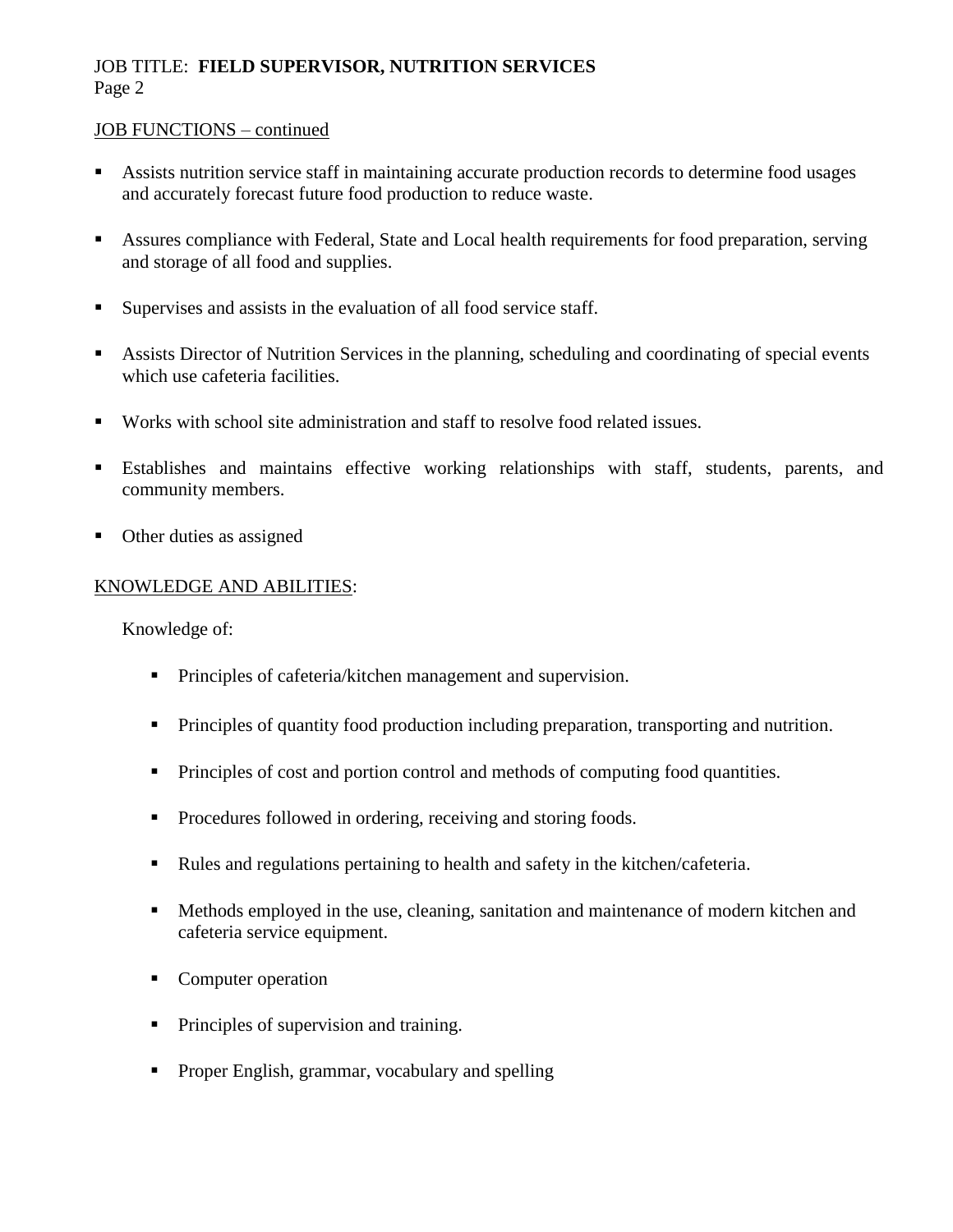#### KNOWLEDGE AND ABILITIES – continued

#### Ability to:

- Supervise and train adult and student workers.
- Be adaptable to changing priorities and schedules.
- Understand and follow oral and written instructions.
- Provide leadership in nutrition education and nutrition service.
- Communicate effectively both orally and in writing.
- Interpret, apply, and explain rules, regulations, policies, and procedures.
- Establish and maintain cooperative and effective working relationships with those contacted in the performance of required duties.
- Analyze situations accurately and adopt an effective course of action.
- Demonstrate use of good judgment in decision-making processes.
- Meet schedules and time lines.
- Understand and carry out both verbal and written instructions in an independent manner.
- Send and receive emails and research information through the Internet.
- Work independently with little direction and provide work direction to others.
- Read, interpret, apply, and explain rules, regulations, policies, and procedures.
- Use interpersonal techniques with tact, patience and courtesy.
- Work collaboratively in a team environment.
- Prioritize workload and conflicting demands.
- **•** Promote workplace diversity and a positive work environment.
- Understand, be sensitive to and respect the diverse academic, socio-economic, ethnic, religious, and cultural backgrounds, disabilities and sexual orientation of students, faculty, and staff.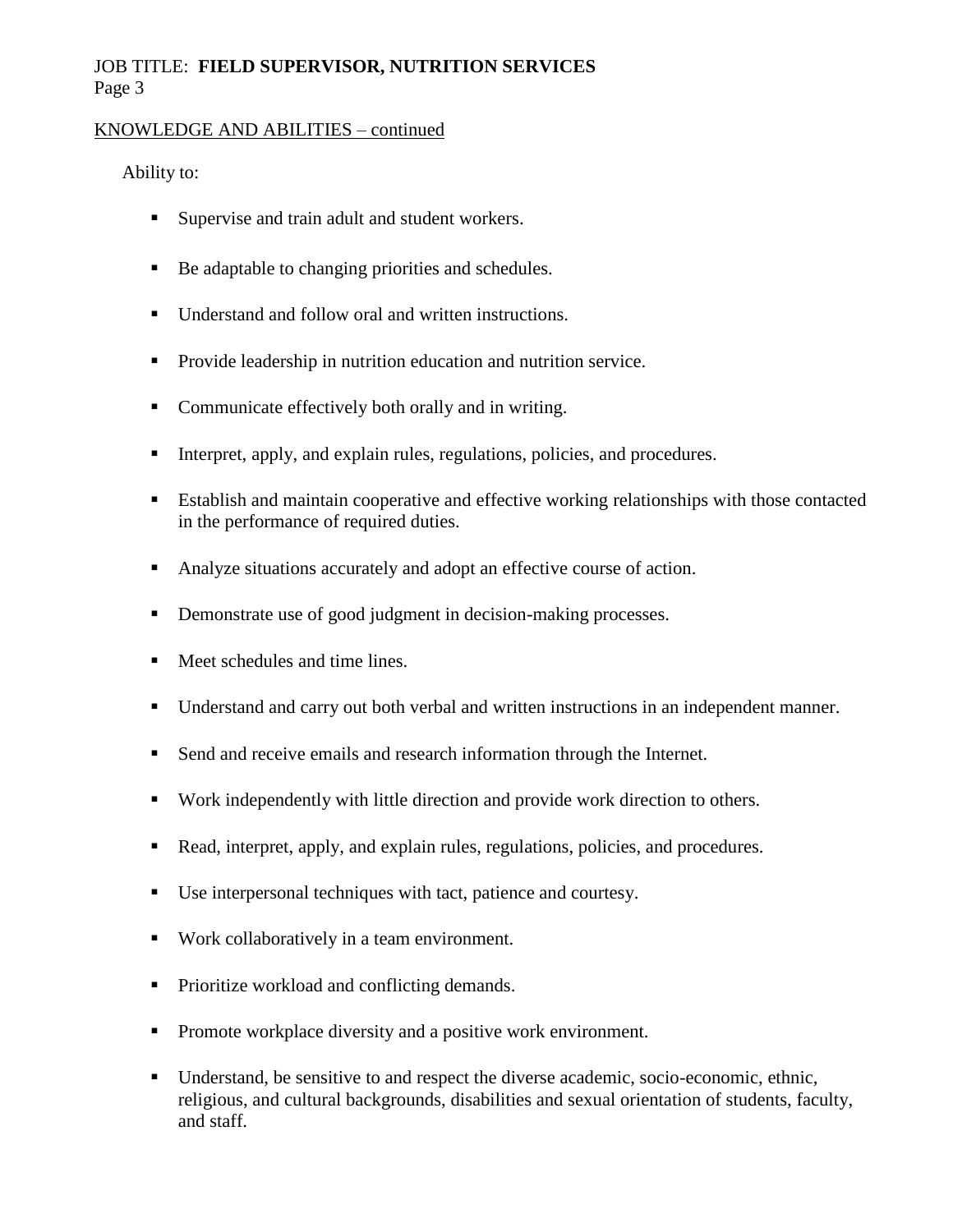#### Ability to – continued

- Work effectively in a demanding environment.
- **Maintain consistent, punctual and regular attendance.**

### PHYSICAL ABILITIES:

- Visual ability to read handwritten or typed documents, and the display screen of various office equipment and machines
- Able to conduct verbal conversation, write, and read in English
- Able to hear normal range verbal conversation (approximately 60 decibels)
- Able to sit, stand, stoop, kneel, bend, and walk
- Able to sit or stand for sustained periods of time
- Able to climb slopes, stairs, steps, ramps and ladders
- $\blacksquare$  Able to lift up to 40 pounds
- Carry up to 25 pounds
- Able to operate kitchen and office machines and equipment in a safe and effect manner

### JOB QUALIFICATIONS:

Education:

- Completion of at least two years (48 semester/72 quarter hours of course work) of approved college level courses in a related area
- Additional years of qualifying experience may be substituted for the required education

#### Experience:

- **Minimum of three (3) years of varied, responsible and successful food services experience in** a commercial or institutional food service production.
- $\blacksquare$  One (1) year in a supervisory capacity highly desired

#### Licenses/Certificates/Bonding, and/or Testing:

• Valid Driver's License required